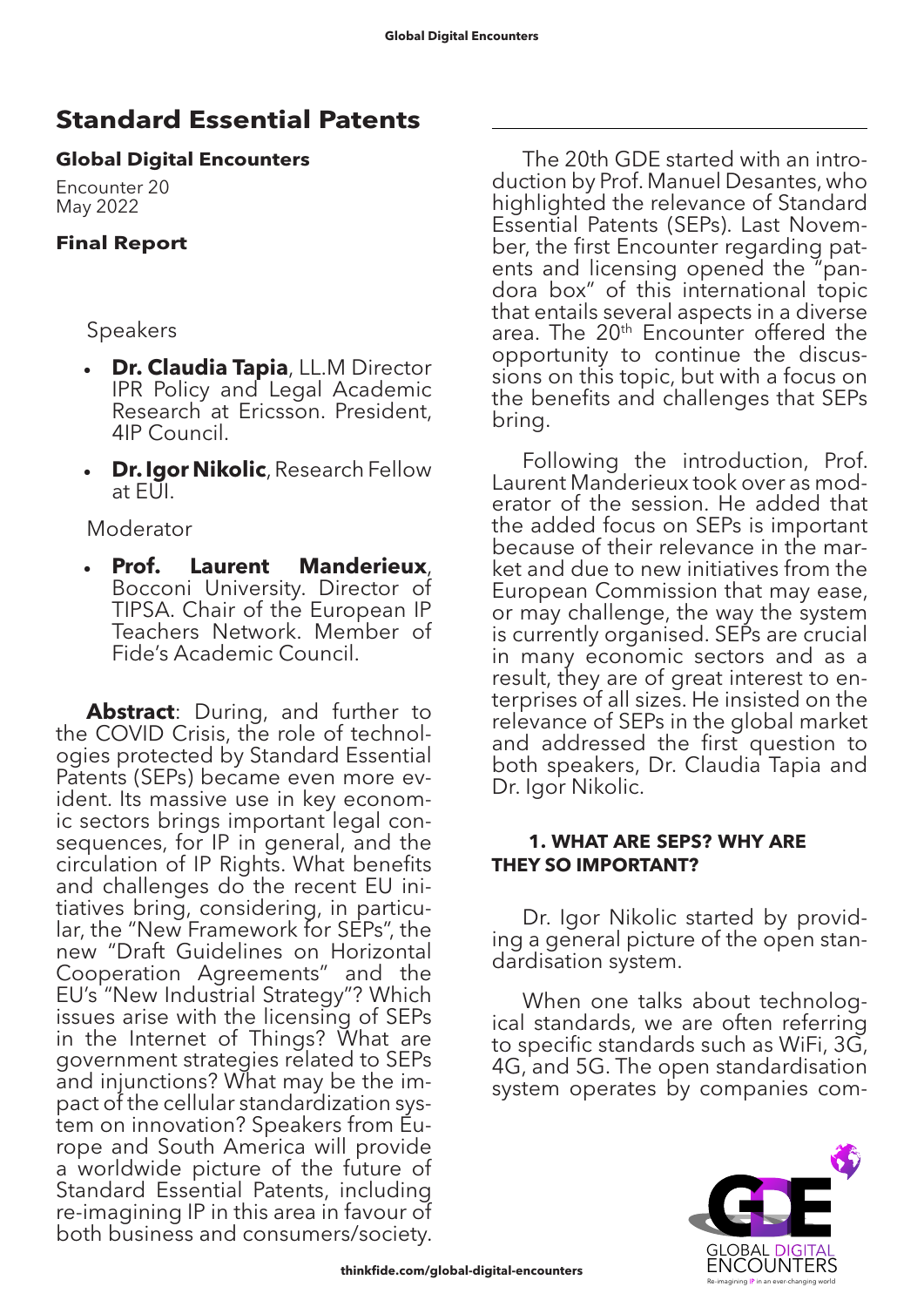ing together in standard development organisations (SDOs) where engineers work together to produce the best pos- sible technical solution. One of the key ingredients of the successful imple- mentation of standards is the commit- ment from the technology companies to license all of their patents that are essential (or necessary) for the use of a standard under fair, reasonable and non-discriminatory (FRAND) terms. FRAND commitments are a key com- ponent in the system as: 1) on the one hand, it ensures for companies that are using standards that licences will be available and that they will pay a fair and reasonable royalty; 2) on the oth-<br>er hand, technology developers will receive returns for their invention and contribution and secure incentives to innovate in the future. FRAND commitments, therefore, ensure a balance between technology developers and implementers.

As a result, technological standards bring together these two parties in a collaborative environment to produce the best possible technological solutions.

The framework on which SEPs operate is based on public (competition law, case-law, and regulations) and private instruments (SDO, FRAND commitments, patent pools). It's important to be aware of the dynamic between these private instruments which operate under the umbrella of public instruments.

He finished by pointing out that the current system is delicate but has pro- duced success in several industries. In case changes are needed and we want to intervene, we need to ask two ques- tions: Is there a market failure? If so, what measures are proportionate and necessary? and address them through empirical evidence.

Then, Dr. Claudia Tapia answered the question by providing an industry

perspective. She indicated that FRAND licensing used to be a main topic in the telecoms field, but nowadays, thanks to the internet of things (IoT), more and more objects we use on a daily ba- sis are "connected". Companies from transport, energy, sports, manufactur- ing, and/or agriculture are including (cellular) standards in their products, processes and/or services.

She highlighted that decision-mak-<br>ers are paying attention to this evolu-<br>tion. In that sense, the European Com-<br>mission (EC) already announced three initiatives that in one way or another, are impacting SEPs: 1) the New Frame- work for SEPs, 2) the Draft Guidelines on Horizontal Cooperation Agree- ments, and 3) the EU's New Industrial Strategy.

Regarding the New Framework for SEPs, this followed an announcement that took place in November 2020, where discussions regarding the possibility of reform to ensure an efficient framework for SEPs, including an industrial strategy and guidelines, were taking place.

The aim of this proposal for reform is threefold: 1) creating an independent third party essentiality assessment mechanism (which will assess whether the potentially essential patents and patent applications are indeed essential); 2) promoting more clarity on FRAND agreements – however, con- versely, the more stringent the system is, the less flexibility will be available for licensing negotiations; 3) incentivising the use of alternative dispute resolu-<br>tion (ADR).

These aspects also raise some issues

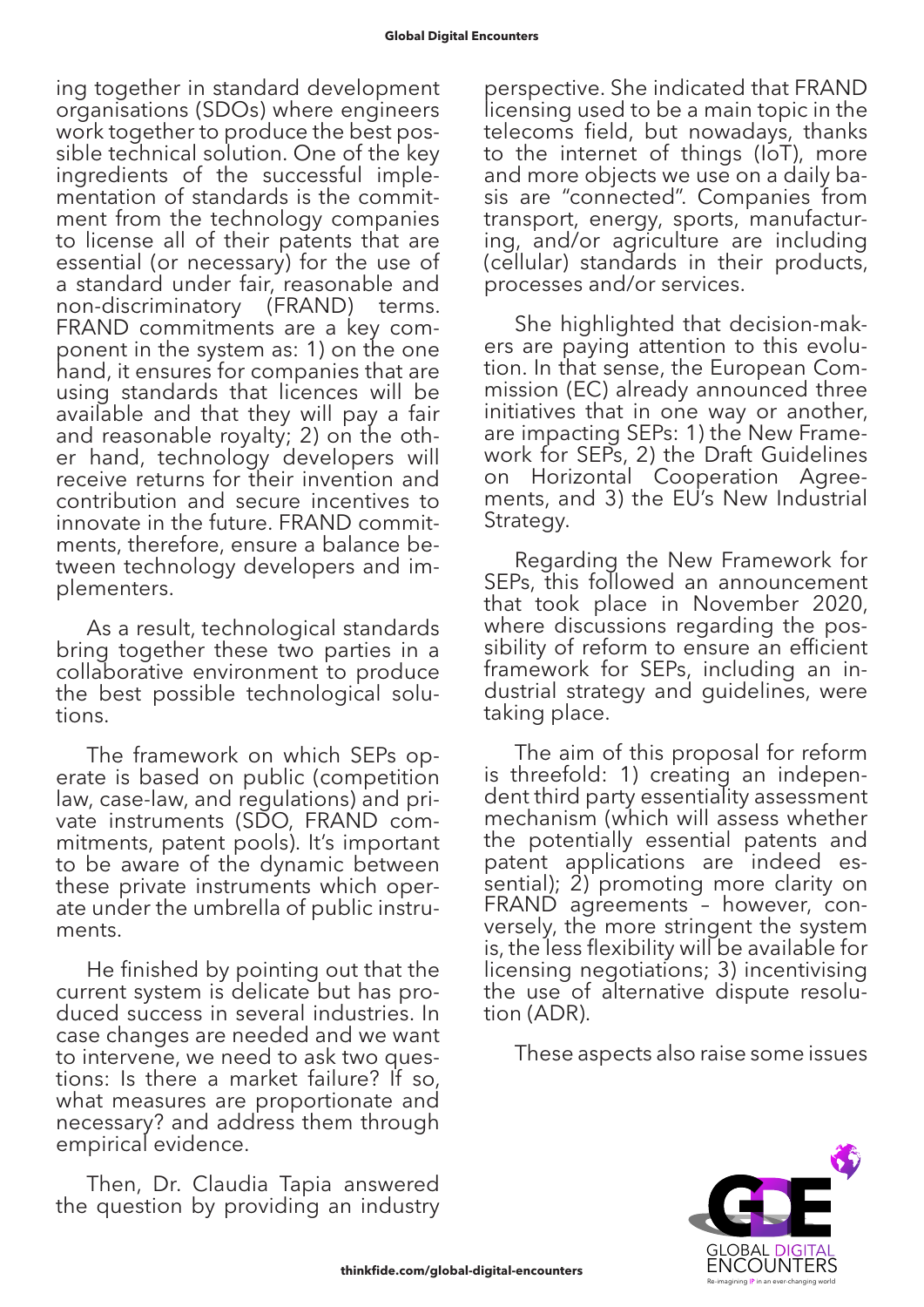and questions, e.g., who will finance the creation of a third-party essentiali- ty assessment mechanism? As regards the idea of enhancing clarity, there is a risk regarding bargaining positions. As for the inclusion of ADR mecha- nisms -arbitration, mediation or con- ciliation – these already exist and are voluntary systems. It is not advisable to make them mandatory. She finished by bringing up the need to pay attention to the existing and extensive informa- tion available, including studies and case-law. This information shows the behaviour of the parties in SEP licens- ing disputes. She raised her concern about the focus on collecting opinions via consultations rather than collecting evidence. Collecting opinions may be dangerous as it would provide an un- balanced perspective, since there is a far larger number of implementors than contributors to SEPs.

Prof. Manderieux underlined that Dr. Igor Nikolic talked about "market failures" and raised the second question.

#### **2. WHAT EVIDENCE DO WE HAVE REGARDING MARKET FAIL-URES?**

Dr. Igor Nikolic explained that it is important to realise that, when refer- ring to SEPs and market failure, there is no "one size fits all" solution. There are different standards, made follow- ing different procedures, different in- dustries and licensing conditions. This makes it difficult to refer to SEPs in general. Therefore, we need to look at specific industries and standards used in those industries.The discussions and observations regarding SEPs licensing issues often imply issues in the smart- phone industry and 3G, 4G and 5G standards. Over the years, researchers have obtained information about how the smartphone industry operates.

There is now a lot of evidence about

the smartphone industry, including market research and academic reports. The evidence shows that this industry functions extremely well.

Several new market players are entering the industry – proving that the market is unconcentrated and that SEPs are not a barrier to entry. The smartphone industry has increased output and has been deconcentrated with new market entries, new players successfully entering the market, lower prices and an unprecedented amount of R&D development. All the information shows great market success, not a market failure. As a result, when assessing SEPs, it is important to first identify the relevant industry and standards and then try to measure the existence of market failure.

Prof. Manderieux moved towards an aspect that Dr. Claudia Tapia mentioned, the risks of collecting opinions and ask her to further develop this idea.

#### **3. THE DANGERS OF COLLECT-ING OPINIONS. COULD YOU TELL US MORE ABOUT IT?**

Dr. Claudia Tapia described that FRAND was developed to guarantee a balance of interests between innovators and implementers. There is a process in place for the development of standards or to make any change to the IPR policy. In both cases, the standard development organisation needs to follow the principles established by the World Trade Organisation (WTO) for the standardisation processes.

Imagine the EC extracts the information from these consultations to create

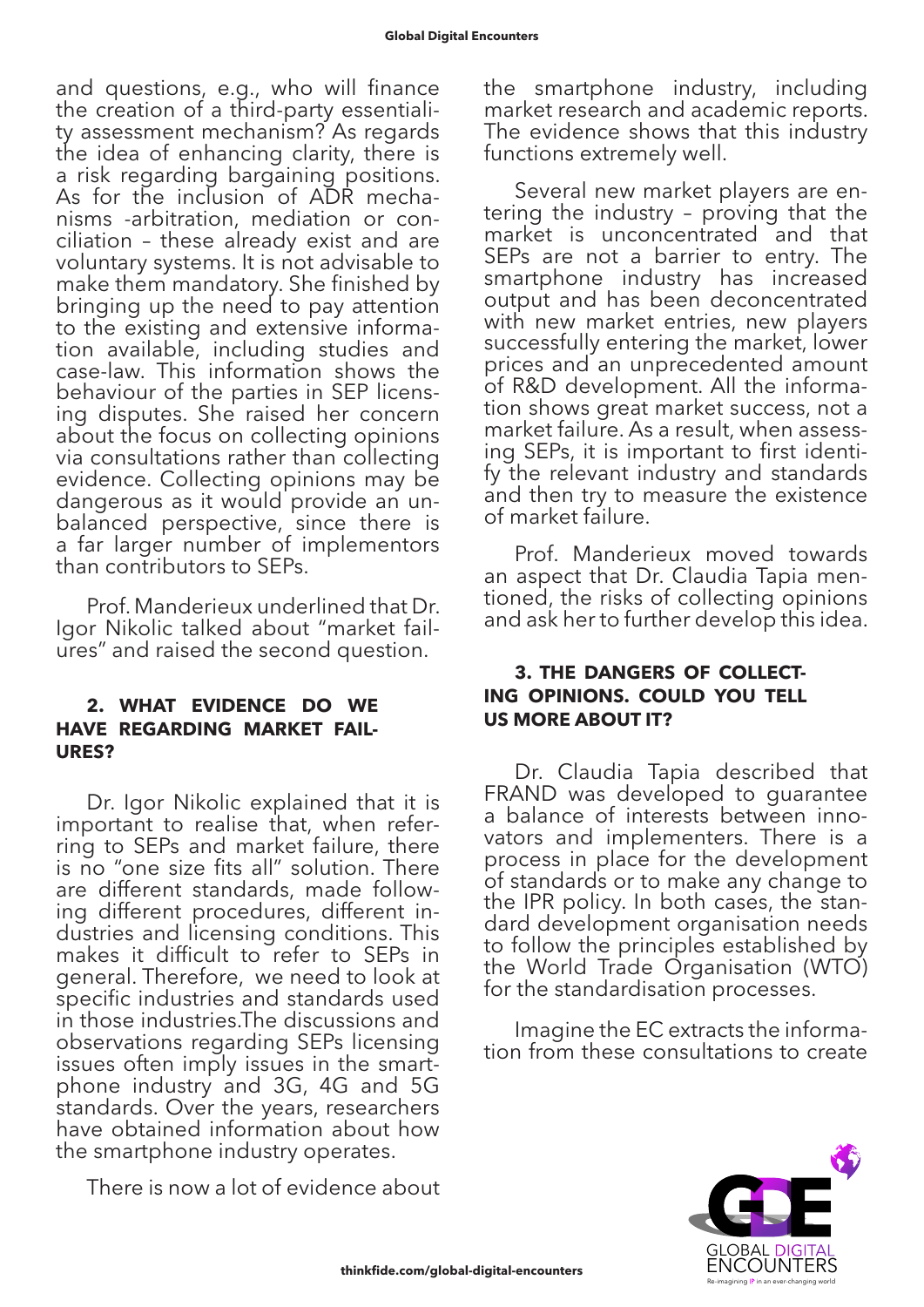statistics. The information will mainly provide observations from the implementers, as they are the grand majority. In fact, 70% of the technical contributions to cellular standards were made by only 10 companies.

As a result, should the EC only consider the responses of the majority, these would be favourable to implementers, reflecting their interests, such as reducing the availability injunctions or lowering royalty rates. This would distort the balance.

She concluded that there is robust data that should be looked at before carrying out any kind of intervention.

Prof. Manderieux then focused on the initiatives of the European Commission, indicating that they also involve competition matters.

# **4. DO YOU FIND ANY BENEFITS AMONG THE INITIATIVES OF THE EUROPEAN COMMISSION?**

Dr. Claudia Tapia considered that all the initiatives had benefits. As examples, she outlined that one of the several positive aspects of the EU's New Standardisation Strategy is that it promotes digital and green transition. She added that the creation of a high-level forum of experts is also beneficial. This group includes experts with the right knowledge and skills to choose the cor- rect approach by identifying needs and coordinating EU responses. Likewise, she pointed out that the EC is think- ing about how to allocate voting rights within SDOs, which would ensure a bal- ance of the different interests at stake.

The initiatives also refer to the creation of a standardisation booster, which would support standard related projects, which is important to help in- crease visibility, strength, and coordi- nation. Finally, she indicated as another

positive aspect that the EC is mulling the idea of an EU Excellence Hub that would monitor international standardisation activities.

On his side, Dr. Igor Nikolic stated that there are many proposals, and one is to enhance the efficiency in licensing SEPs, which would ideally be through the creation of patent pools. Patent pools represent a one-stop-shop li- censing for implementers, provide transparency on the overall royalty rate for a standard, and increase business certainty as implementers can plan the costs of IP investment. The initiatives, however, also discuss the formation of groups of implementers, called licens- ing negotiation groups (LNGs). The idea is to unite all the different imple- menters together to collectively nego- tiate royalties with SEPs owners. This would, allegedly, reduce transaction costs and put them in a better bargain- ing position.

He then indicated that in theory, LNGs may appear as a good solution, however, some significant competition and practical problems should first be addressed. He explained that in the past, competition authorities have re- sisted these proposals as they wanted to avoid cartelisation by its members. If implementers join LNGs they will have to share very sensitive information such as costs, sales revenues, etc. He then concluded that horizontal cooperation among competitors is usually considered a cartel, so it seems like an impractical solution which adds another layer of complexity.

Prof. Manderieux wanted to outline the example of the patent pool Avanci and asked Dr. Claudia Tapia for more

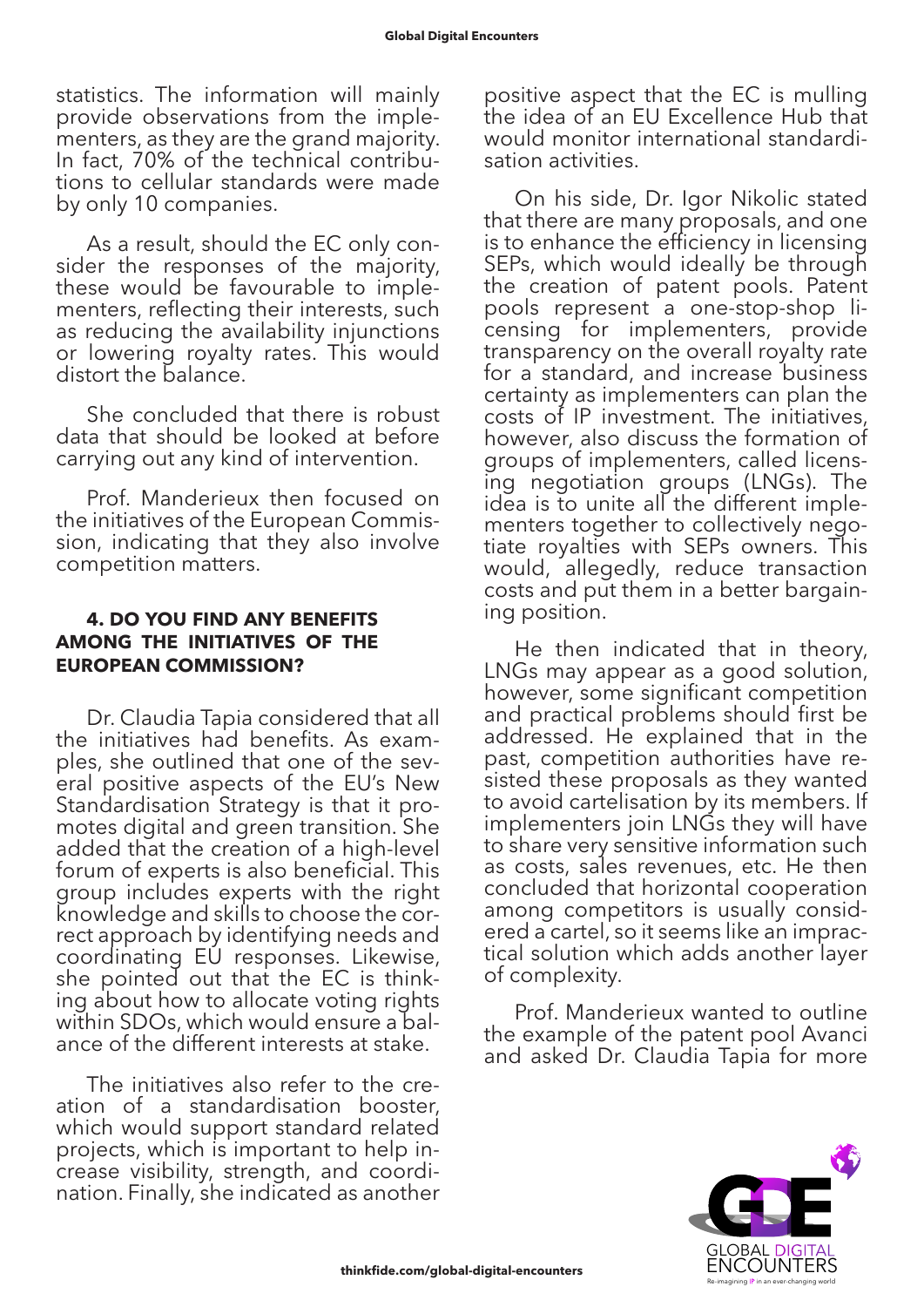details about it.

# **5. AVANCI**

Dr. Claudia Tapia explained that the creation of Avanci dates to around 2010 when the automotive industry was using and infringing protected cellular technologies. Avanci is an independent licensing platform which was created to become a one-stop-shop for licensees for SEPs needed by connected cars. Avanci<sup>1</sup> provides price transparency, includes large portfolios, and offers a reasonable royalty rate.

When Avanci was created, it started to negotiate with SEPs holders and users and it took 7 years of negotiations to reach the first agreement with BMW. Currently, Avanci consists of 48 companies as licensors and around 25 licensees, like car companies such as SEAT or Volvo. Apparently, the automotive companies did not sign as soon as expected and some litigation was needed but companies are slowly but surely signing.

She concluded that Avanci is a good example of the success of a platform similar to a patent pool in a new sec- tor with a new type of licence, but that patent pools are not a one-size fits all solution.

Another issue with SEPs is the question of injunctions. In that sense, Prof. Manderieux wanted to know the perspective of the industry in Europe and other countries, such as China and the US.

#### **6. HOW DO YOU THINK INJUNC-TIONS ARE TREATED IN EUROPE?**

Dr. Claudia Tapia answered that the CJEU in Huawei v ZTE has created a balanced system adopting a holistic approach to determine how the parties behave. At 4iP Council, they offer guidance on how these matters are interpreted by the courts ([https://](https://caselaw.4ipcouncil.com/guidance-national-courts) [caselaw.4ipcouncil.com/guidance-na-](https://caselaw.4ipcouncil.com/guidance-national-courts) [tional-courts](https://caselaw.4ipcouncil.com/guidance-national-courts)). She considered the sys- tem to overall have a good approach and emphasised that in most cases SEP owners and SEP users reach settle- ments. Litigation is the exception, not the rule.

**7. THE WTO HAS LAUNCHED CONSULTATIONS REGARDING THE INTRODUCTION OF ADRS ON IN-JUNCTIONS IN CHINA. WHAT DO YOU THINK ABOUT THE CHINESE APPROACH TO THIS MATTER AND THE US?**

Dr. Igor Nikolic explained that the Chinese and US approach toward injunctions for SEPs is different from the EU. In the EU there is a system which is neutral and implies obligations on both parties, whereas in the US there is an eBay which put the burden on SEP owners and makes it very difficult to obtain an injunction. Perhaps this is why injunctions are not being litigated

*1 link to Avanci Website for further reference: <https://www.avanci.com/marketplace/>*

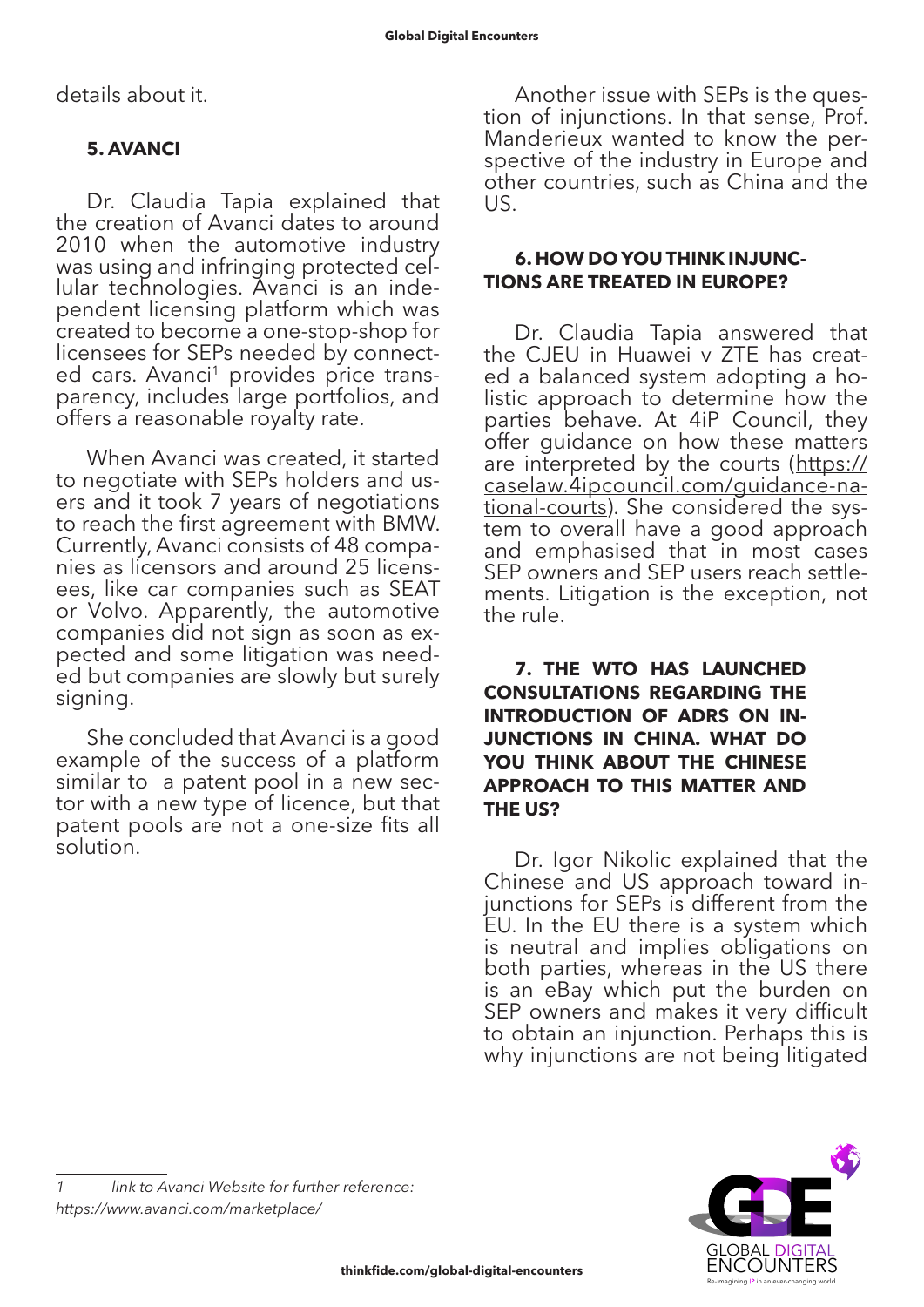in the US. The US Department of Jus- tice is currently formulating a new Posi- tion Statement on remedies for SEPs. In the Draft Statement, the DOJ was very sceptical about injunctions and consid- ered that monetary damages should be sufficient for SEPs owners.

As a result, US SEP cases involve patent infringement, damages, and determination of whether the terms are FRAND, but not injunctions.

In China, there is a recent trend of granting very wide anti-suit injunctions. What happens is that companies initiate the case in China, request the court to determine global FRAND terms, and the Chinese court then issues an anti-suit injunction prohibiting parties from litigating SEPs, asking for injunctions and determination of FRAND licensing terms anywhere in the world. Chinese courts effectively then assume a global jurisdiction. This is different from other jurisdictions, such as the EU, where courts are reluctant to use an-<br>ti-suit injunctions. There is now a juris-<br>dictional battle between Chinese and European courts.

Taking a global perspective on SEPs, he considered that China is supporting its companies either by directly controlling or giving financial support, as well as providing incentives to participate in standardisation. On the contrary, the EU through these new initiatives is favouring the implementers, which are in fact mainly US and Chinese companies. As a result, there is a disbalance as one jurisdiction seems to be supported by the government and the other relies only on market instruments and licensing to obtain revenues.

Going back to FRAND licensing, Prof. Manderieux asked the speakers about their views on enhancing clarity.

#### **8. WHAT ARE YOUR VIEWS ON CLARI-FYING FRAND?**

Dr. Claudia Tapia started by highlighting that more transparency is always beneficial and welcome. However, she also pointed out that, the narrower the framework is, the less flexibility one will have in negotiations. In her opinion, the best option to obtain such a clarification is via a Standard Development Organisation (SDO), such as ETSI, and following the WTO criteria (i.e., transparency, consensus, impartiality, openness, etc) to obtain a balance of interests. On his side, Dr. Igor Nikolic elaborated referring to past experience and empirical evidence from IEEE, which is a large international SDO. responsible for, among others, Wi-Fi standards. In 2015 it adopted a new IPR policy which defined FRAND with the aim of bringing more certainty and clarity. However, the IPR policy was adopted by implementers outvoting SEP owners. The 2015 IPR Policy defined FRAND favourably to implementers by 1) restricting the use of injunctions; 2) basing royalties on the value of the smallest saleable patent practising unit and excluding any value arising from the inclusion of the technology in the standard and 3) requiring licensing at any level of the supply chain. Re- searchers have been able to measure the effects of the 2015 IPR Policy. Most companies declined to license their patents through the new IPRs policy. As a result, new standards are being developed and adopted with an unclear framework for licensing SEPs. In sum, the side-effect of not having a consen- sus between SEP owners and imple- menters could be that companies may migrate to other SDOs with less rigid

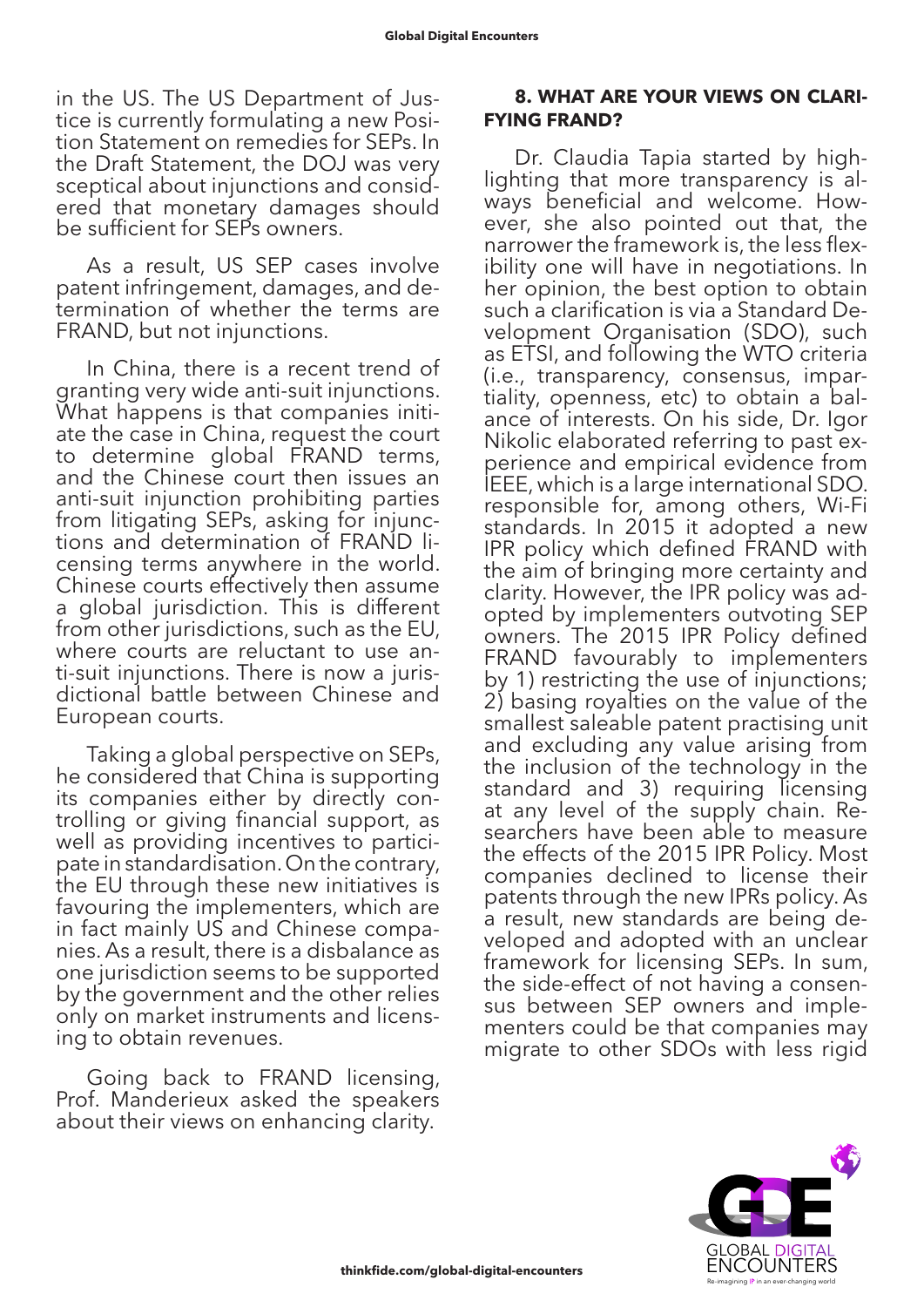rules, or decide to vertically integrate and form closed proprietary standards without a FRAND commitment.

Prof. Manderieux then focused on tensions and issues regarding licensing activities.

#### **9. DO YOU THINK THAT THE RISE OF INTERNATIONAL TENSIONS BETWEEN STATES ALSO MEANS A HIGHER TOLL ON LICENSING?**

Dr. Igor Nikolic considered that in- deed international tensions may entail a higher toll on licensing. He said that, for instance, we may have different frameworks in different countries, affecting the treatment of FRAND terms. This could increase costs, especially for SMEs, as well as for participation in standardisation.

#### **10. ARE THERE ANY OTHER IS-SUES YOU'D LIKE TO RAISE?**

Dr. Claudia Tapia opened the dis- cussion and maintained that more and more things are being connected (e.g., transport, agriculture, health…) but for this digital revolution to continue a balance is needed between standards' creators and implementers. Until now, this balance has allowed us to achieve what we have now. Before any kind of intervention, it is important to assess the evidence to really confirm if there is a need for a reform or intervention. She then declared that she does not see the need for it now. Dr. Claudia Tapia added that we need patience since new SEP users need to be educated on the system and the market needs time to bring solutions (see example of Avanci) . Finding agreements following the WTO principles is a slow but effective process. Courts are already enforcing actions against parties not acting in good faith, and if any party misbehaves there are antitrust measures in place.

She again emphasised the importance to assess the evidence before deciding on any intervention.

Dr. Igor Nikolic agreed with her view and insisted on looking at the evidence and considering measures together with their effects. Similarly, he declared that transparency is not so much an issue and the problem lies in the price of the standard. In that sense, he pointed out that there are already private mechanisms in the market, such as Avanci, that provide price clarity and certainty.

He then concluded that having so many declarations is not necessarily a bad thing. We want essential patents to be accessible for a licence. We do not want a system that makes companies reluctant to declare and license their patents due to excessive transparency costs.Finally, Prof. Manderieux asked the speakers about WIPO's role within the SEPs' framework.

#### **11. WIPO IS VERY ACTIVE IN IN-TERNATIONAL PATENTS. STATES HAVE NEVER BEEN TOO MUCH IN FAVOUR TO ESTABLISH INTERNA-TIONAL STANDARDS IN LICENSING. SHOULD WIPO HAVE A MORE AC-TIVE APPROACH IN THIS REGARD?**

Dr. Igor Nikolic answered that the creation of an international tribunal for FRAND matters has been debated in the literature. He admitted that it could be a one-stop-shop to litigate with experienced judges but there are already mechanisms for parties to have a single forum to solve their disputes, such as arbitration. He then raised two ques- tions: Why do parties not choose the

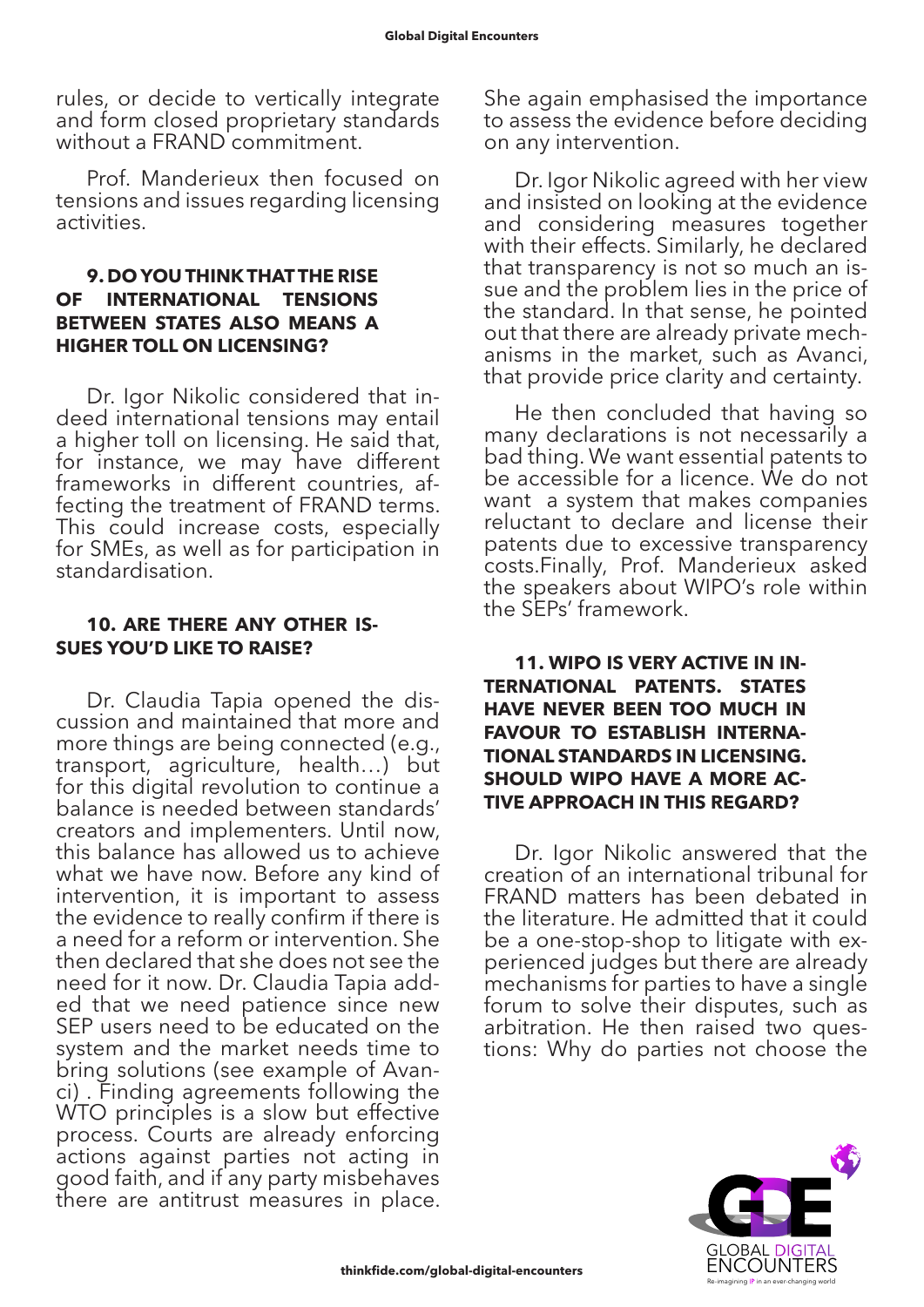existent solutions? Would another tri- bunal work?

Once again, he outlined the relevance of assessing empirical evidence in order to determine how many cases are settled without litigation. He declared that he was certain that most of the cases tend to be solved amicably, so there is not a strong need for a mandatory institution for these matters. He suggested that WIPO may not be the solution but SDOs would be the ideal candidate to provide additional definitions and obligations.

On her side, Dr. Claudia Tapia stated that it is all about exploring possibilities, as it is indispensable to maintain a balance. She declared that the ideal scenario would create an ecosystem that parties follow and respect, with knowledgeable people. However, this would also require the parties' interest in using it.

The audience had also the opportu- nity to raise questions:

#### **WHY ARE THE BLUETOOTH AND WIFI STANDARDS SO MUCH MORE POPULAR AND WIDESPREAD THAN CELLULAR STANDARDS?**

Dr. Igor Nikolic insisted on the fact that there is not a "one size fits all" approach. There are different types of licencing practices adopted by different industries. Wi-Fi is licensed on FRAND terms, as well as cellular standards. Bluetooth is licensed by paying membership fees at the relevant SDO. The particular licensing approach depends on the interest of SDO members and the specifics of each industry.Dr. Claudia Tapia agreed with him and underlined the need to find the right way depending on what we want to create. She then stated that as soon as an in- vestment is made, there is a need for a return on that investment. She then shared her experience in the industry and highlighted that Ericsson spent tens of billions to develop 2G, 3G, 4G and 5G technologies, emphasising that such technologies are not easily creat- ed and are highly complex. Without a return on investment, she explained, companies like Ericsson would not be able to reinvest in future generations of standardization. Only companies from other countries, which are owned or financially supported by their governments would be able to afford it. Technological standards are the result of years of R&D, technical meetings and contributions.